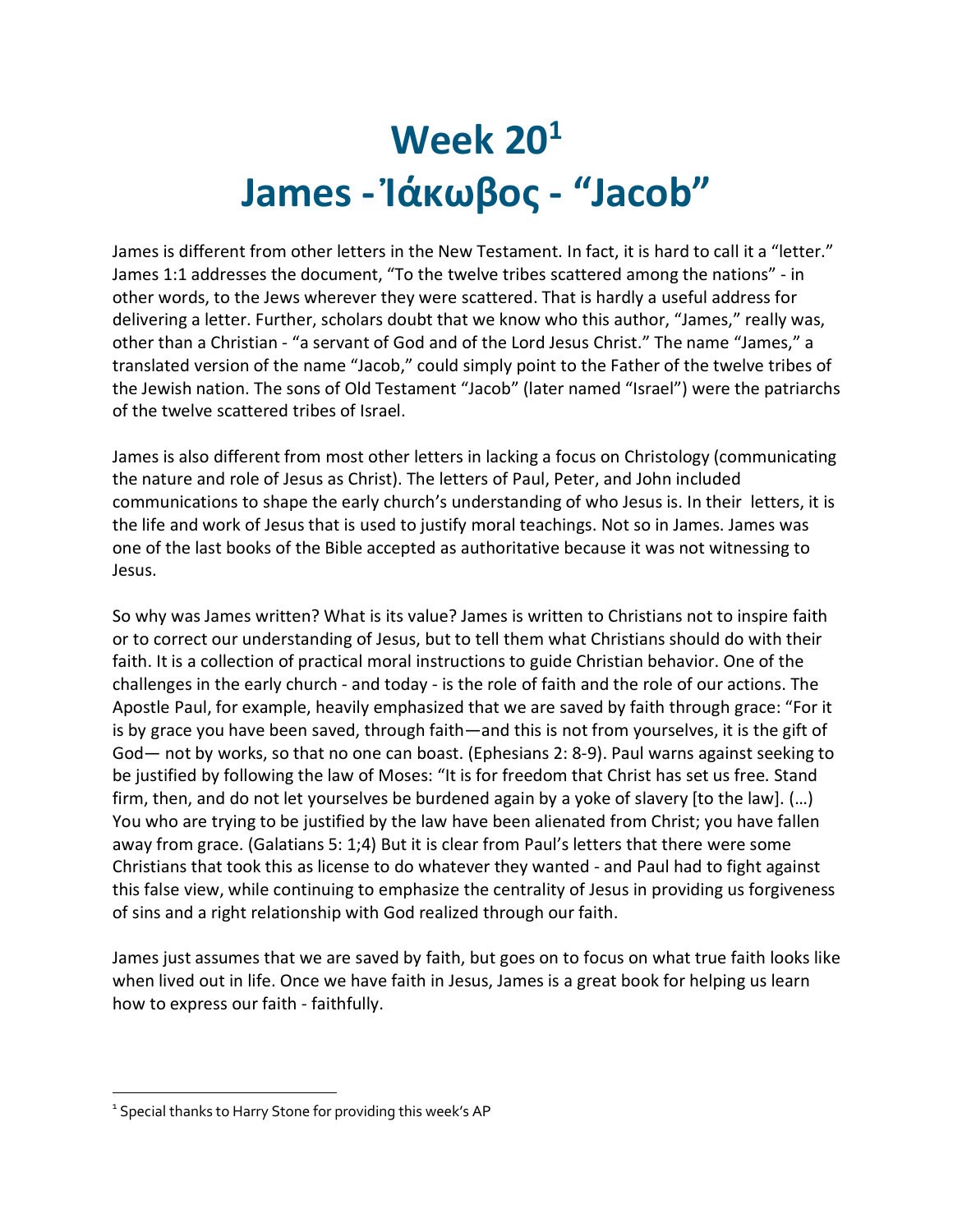**Sunday James 1 (spotlight verses 1:22-27)** For Reflection: How does James counter the antinomian<sup>2</sup> position that laws and morality don't matter for people saved by faith? How do you understand your freedom in Christ, and your call to be a "doer of the word"? What does Paul tell us about our personal freedom of speech? Lagniappe: Titus 3: 5 - 8)

**Monday James 23 (spotlight verses 2:18-19; 24)** For Reflection: Evangelist Billy Graham used to ask, "If you were arrested for being a Christian, would there be enough evidence to convict you?" Asked differently - how are you showing your faith by your deeds? Lagniappe: Ephesians 2:10

**Tuesday James 3 (spotlight verses 3: 7-10; 17)** For Reflection: We live in a time when "freedom of speech" seeks to be unconstrained and amplified by social media, often "full of deadly poison" rather than being a blessing. Consider how you can bridle your wise words and influence to be "peace-loving, considerate, submissive, full of mercy and good fruit, impartial and sincere." Lagniappe: Ephesians 4:29

**Wednesday James 4 (spotlight verses 4:13-15)**

For Reflection: James now provides the simplest - and hardest - definition of sin: "If anyone, then, knows the good they ought to do and doesn't do it, it is sin for them." Rather that providing a bunch of rules, this falls into "situational ethics" - the Christian version of which is to judge a decision by agape love having the greatest impact, rather than there being an absolute moral standard. How do you understand "being rich toward God" and living a life making decisions based on maximizing agape love of others?

Lagniappe: Luke 12: 13-21

<sup>&</sup>lt;sup>2</sup> Antinomians hold the belief that, because Jesus saved us from our sins, we are freed from obeying Old Testament laws and following other religious and social norms. After all, didn't Jesus heal on the Sabbath and didn't Paul say it was unnecessary to follow the Mosaic law of circumcision? James argues against the antinomian heresy, making the case for Christians to exhibit actions consistent with faith in Jesus and His teachings. <sup>3</sup> Verses 8-11 should make you gasp. Showing favoritism toward someone rich over someone pooris a sin - and if you sin you are guilty of breaking all the law! How can this be? Remember that the law is a covenant - a contract. If you have a car loan contract, and repay the loan every month but fail to have insurance required in the contract, your car can be repossessed. Your one infraction broke all of the contract. If we are going to depend on following the law to be righteous before God, we are in trouble. Thank God for his grace, forgiving us through Jesus.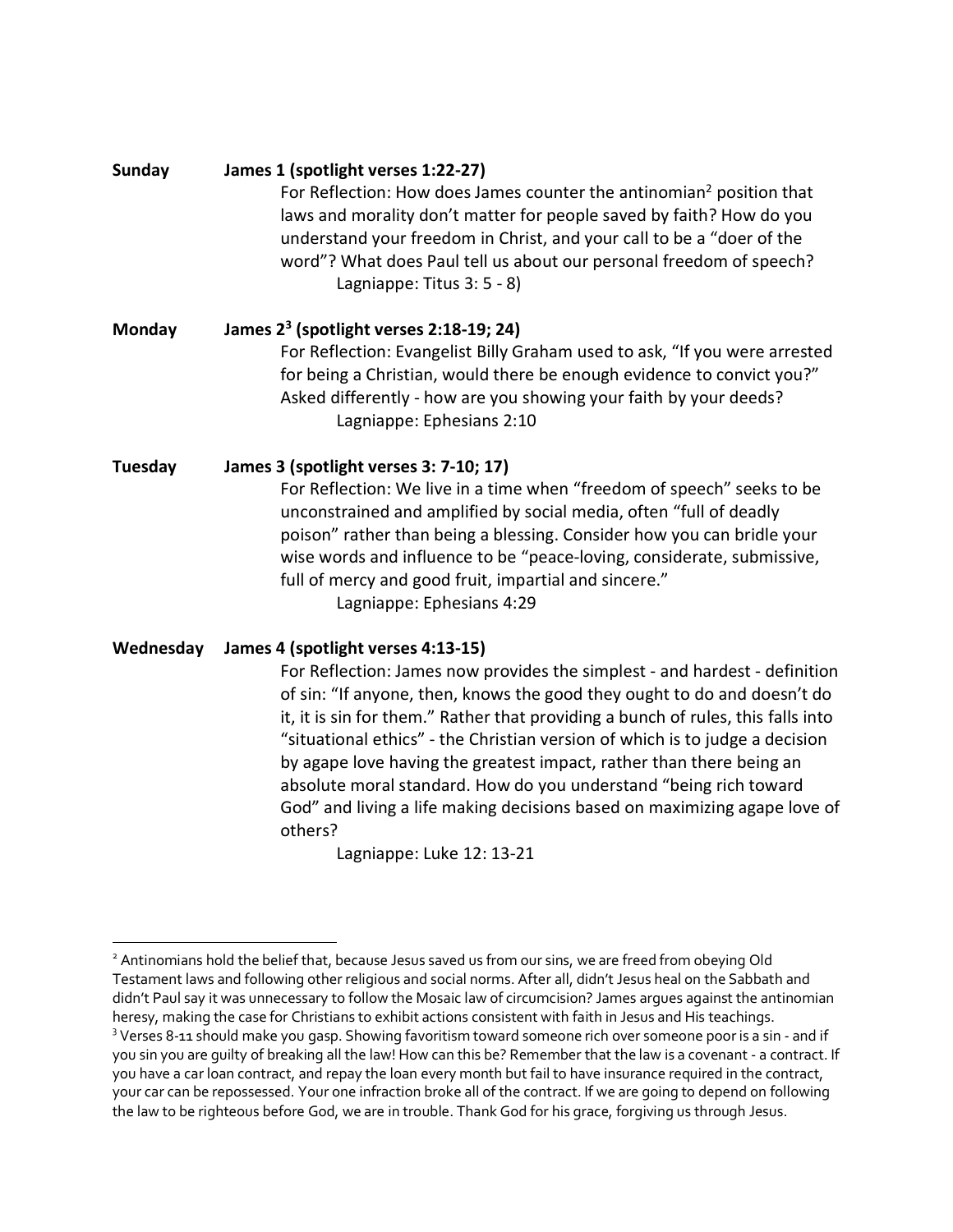## **Thursday James 5: 1-12**

For Reflection: Here James speaks to wealth, power, and justice. He warns the wealthy not to hoard wealth and not to be self-indulgent; to pay workers timely; and not to stand by while injustice is done to those without power and wealth. How do you see this speaking today to cries for justice and fairness from historically disadvantaged communities? Lagniappe: Luke 16: 19-31

## **Friday James 5: 13-20**

For Reflection: James wraps up with encouragement to pray and be in community. The prayers and community have power - for healing, for forgiveness, for turning a person from the error of their way. To what extent do you feel part of this kind of praying community? How are you being called to provide this community and prayer support for others? Lagniappe: Romans 12: 4-5; 9-13

## Joel - יוֹאֵל ("Jehovah is God")

Who Joel was or the exact time the book of Joel was written is a matter of conjecture. Sidon, which is mentioned in Joel, was destroyed about 345 BCE, so Joel was written before then. Joel is prophesying about difficult times - a literal swarm of locust and other insects destroying their crops and a time of fires, drought and famine. Or, perhaps the locust are also understood as a figurative swarm of nations that devastate Israel and Judah - Assyria, Babylonia, and Persia. Or both. Joel's message is that if the people fast, repent, and ask God to spare them, God will restore the rain and the crops - a time of plenty. Further, God will bring back the scattered Jews, restore Judah, Israel, and Jerusalem, and judge the other nations. Joel is a message of encouragement. Possibly the most important contribution of Joel is announcing the extraordinary promise that the time was coming when God would pour out His Spirit<sup>4</sup> on everyone - men and women, old and young, slave and free.

<sup>4</sup> While we believe in only one God, there are three ways in which man has experienced God: (1) The **Father** who is the creator and sustainer of all that is - visible and invisible. I sense the Father in the laws of nature which He created and which are sustained to perform without fail in all times and places. (2) **Jesus Christ** - God taking on "human-hood." Jesus provided the unique opportunity to gain insight into God by experiencing God as a fellow human. (3) The Spirit of God, or the "**Holy Spirit**"is the presence of God everywhere. Each person that asks of God can have the indwelling Spirit of God, uniting us with God. The Holy Spirit serves as the source of all"good thoughts, pure desires, and holy counsels" in people. When Jesus (God as man) finished His ministry on Earth, Jesus promised to send the Holy Spirit. The Holy Spirit was sent at Pentecost (50 days after Jesus resurrection) and filled the disciples. Since then the Holy Spirit - the very presence of God - has been within those who have asked Him into their lives.